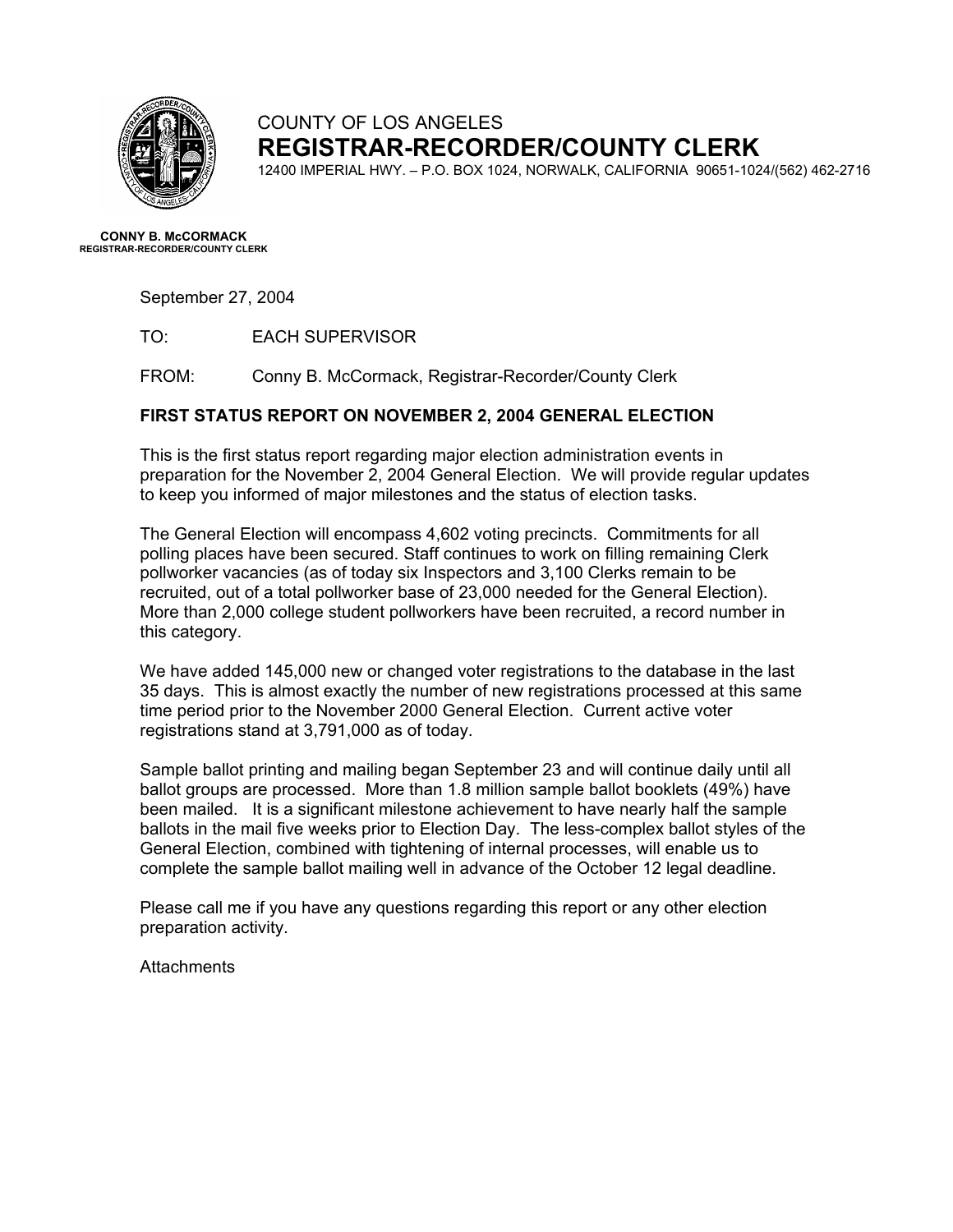### LOS ANGELES COUNTY DEPARTMENT OF REGISTRAR-RECORDER/COUNTY CLERK

# **MILESTONE STATUS REPORT OF KEY EVENTS**

Presidential General Election November 2, 2004

| <b><i>VIEEN ENDING</i></b><br>$\blacktriangledown$                        |  |                         |      |      |      |                     |      |                      |                      |                      |                       |
|---------------------------------------------------------------------------|--|-------------------------|------|------|------|---------------------|------|----------------------|----------------------|----------------------|-----------------------|
| <b>EVENT</b>                                                              |  | 9/3                     | 9/10 | 9/17 | 9/24 | 10/1                | 10/8 | 10/15                | 10/22                | 10/29                | $11/5$                |
| 1. FINALIZE BALLOT PAGE DESIGN.                                           |  | $\blacktriangle$<br>9/1 |      |      |      |                     |      |                      |                      |                      |                       |
| 2. RECRUIT AND APPOINT<br>PRECINCT OFFICERS.                              |  |                         |      |      |      |                     |      |                      |                      |                      | $\triangle$<br>11/1   |
| 3. UPDATE REGISTRATION<br>RECORDS.                                        |  |                         |      |      |      |                     |      |                      | $\triangle$<br>10/18 |                      |                       |
| 4. TESTING OF ELECTION NIGHT<br>DATA PROCESSING HARDWARE<br>AND PROGRAMS. |  |                         |      |      |      |                     |      |                      |                      |                      | $\triangle$<br>$11/2$ |
| 5. RECEIVE SAMPLE BALLOTS AND<br><b>BALLOT PAGES FROM PRINTERS.</b>       |  |                         |      |      |      | $\triangle$<br>10/1 |      |                      |                      |                      |                       |
| 6. MAIL SAMPLE BALLOTS.                                                   |  |                         |      |      |      |                     |      | $\triangle$<br>10/12 |                      |                      |                       |
| 7. PRECINCT SUPPLIES AND VOTE<br>RECORDERS ASSEMBLED.                     |  |                         |      |      |      |                     |      |                      | $\triangle$<br>10/18 |                      |                       |
| 8. BOOTH AND SUPPLIES PICKED-<br>UP BY PRECINCT INSPECTORS.               |  |                         |      |      |      |                     |      |                      |                      | $\triangle$<br>10/24 |                       |

WEEK ENDING

 $\triangle$  SCHEDULE COMPLETION DATE